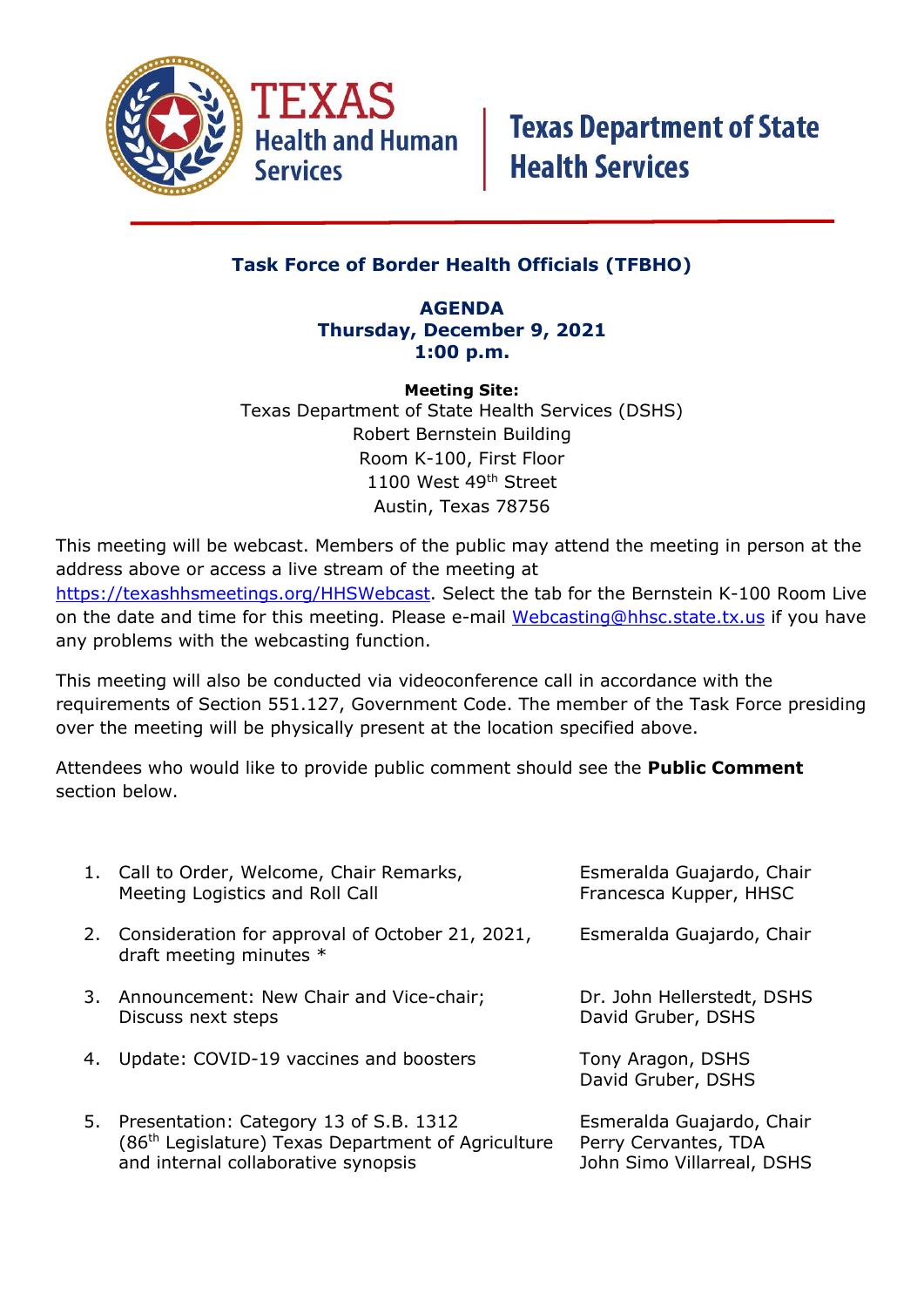

# **Texas Department of State Health Services**

- 6. Discussion: bylaws review process Esmeralda Guajardo, Chair
- 7. Review timeline of November 1, 2022 Esmeralda Guajardo, Chair Recommendations Report
- 8. Assign 2022 meeting dates **Exmeralda Guajardo, Chair**
- 
- 10. Closing remarks, thank you and adjourn Esmeralda Guajardo, Chair

Eduardo Olivarez, Vice-chair

9. Public Comment **Francesca Kupper**, HHSC

\* Denotes possible action item

**Public Comment:** The Texas Health and Human Services Commission (HHSC), together with DSHS, welcomes public comments pertaining to topics related to border public health. Members of the public who would like to provide public comment may choose from the following options:

1. **Oral comments provided virtually**: Members of the public must pre-register to provide oral comments virtually during the meeting by completing a Public Comment Registration form at [https://texashhsmeetings.org/TFBHO\\_PCReg\\_Dec2021](https://texashhsmeetings.org/TFBHO_PCReg_Dec2021) no later than 5:00 p.m. Tuesday, December 7, 2021. Please mark the correct box on the Public Comment Registration form and provide your name, either the organization you are representing or that you are speaking as a private citizen, and your direct phone number. If you have completed the Public Comment Registration form, you will receive an email the day before the meeting with instructions for providing virtual public comment. Public comment is limited to three minutes. Each speaker providing oral public comments virtually must ensure their face is visible and their voice audible to the other participants while they are speaking. Each speaker must state their name and on whose behalf they are speaking (if anyone). If you pre-register to speak and wish to provide a handout before the meeting, please submit an electronic copy in accessible PDF format that will be distributed by HHS staff to TFBHO members and State staff. Handouts are limited to two pages (paper size: 8.5" by 11", one side only). Handouts must be emailed to **OBPH@dshs.texas.gov** immediately after preregistering, but no later than 5:00 p.m. Tuesday, December 7, 2021, and include the name of the person who will be commenting. Do not include health or other confidential information in your comments or handouts. Staff will not read handouts aloud during the meeting, but handouts will be provided to TFBHO members and State staff.